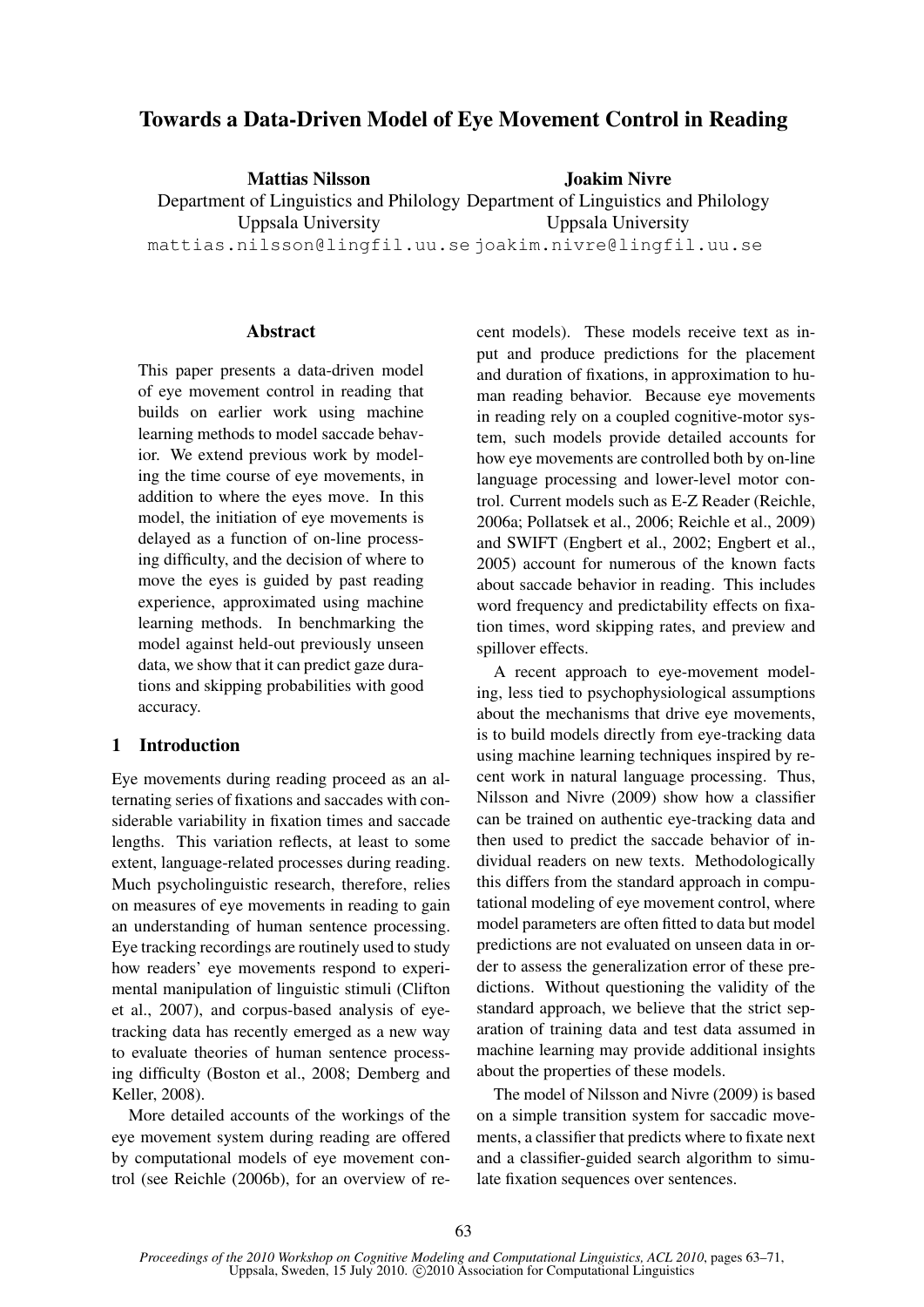One obvious limitation of the model proposed by Nilsson and Nivre (2009) is that it does not at all capture the temporal aspects of eye movement behavior. Thus, for example, it says nothing about when eye movements are initiated or when the decision of where to fixate next is made during fixations. In this paper, we try to overcome this limitation by placing the machine-learning approach in a broader psychological context and detail a model that also accounts for the timing of fixations. More precisely, we present a model of the time course of eye movements, where saccade timing is driven by on-line language processing and where-decisions are driven by the experience readers have built up through years of reading practice.<sup>1</sup>

It is not our intention in this paper to present a full-fledged model of eye movement control in reading. The model is limited in scope and does not address certain important aspects of eye movement control, such as within-word fixation locations, refixations and regressions triggered by higher-order processing. In addition, the linguistic features influencing timing (when-decisions) and target selection (where-decisions) are restricted to the basic variables word length and frequency. In this way, we hope to provide a baseline against which richer models of language processing can be evaluated.

The rest of this paper is structured as follows. Section 2 provides a brief background on what is known about the time course of eye movements during reading. Here we introduce some common notions that will be used later on. In section 3, we first give an overview of the model and then describe its component processes and how these processes interrelate. In section 4, we present an experimental evaluation of the model using data from the English section of the Dundee corpus (Kennedy and Pynte, 2005). Section 5 contains our conclusions and suggestions for future research.

# 2 The Timing of Eye Movements

The average fixation duration in reading is about 250 ms, and most fixations last between 200-300 ms, although they may range from under 100 ms to over 500 ms for a given reader (Rayner, 1998). Because eye movements are a motor response requiring preparation before execution, they are initiated well before the end of the fixation. Hence, there is a *saccade latency* of about 150-200 ms from the time when a saccade is first initiated until the eye movement is actually executed (Becker and Jürgens, 1979; McPeek et al., 2000). Once the eye movement is executed, it takes about 25- 45 ms before the eyes are fixated on a new word again, depending on the length of the movement.

Given an average saccade latency of about 150- 200 ms, and an average fixation duration of 250 ms, it seems clear that eye movements are often initiated within the first 100 ms of a fixation. However, as Reichle notes (Reichle et al., 2003), since the time it takes to identify words is on the order of 150 - 300 ms, this suggests that there is not enough time for language processes to have any direct on-line influence on eye movements. One key observation to explain language influences on eye movements, however, is the finding that readers often start processing upcoming words before they are fixated. Studies on *parafoveal preview* show that the amount of time spent fixating a word depends, among other things, on how much parafoveal preview of the word is available prior to the word being fixated (Balota et al., 1985; Pollatsek et al., 1992).

A further finding supporting the assumption that language processes can have an early effect on eye movements comes from the disappearing text studies (Rayner et al., 1981; Rayner et al., 2003). In these studies, words become masked or disappear at a certain point during the fixation. Despite this, a word need only be on display for 50- 60 ms in order for reading to proceed quite normally. More importantly, the time the eyes remain fixated after a word disappears depends on the frequency of the word. Readers remain fixated on low-frequency words longer than on highfrequency words, even though the word that was fixated has actually disappeared. In summary, these studies suggest that there is a robust word frequency effect in reading as early as 60 ms after the onset of the fixation.

# 3 A Model of Eye Movement Control

#### 3.1 General Overview

The model we develop takes the basic time constraints associated with language processing and motor control as a starting point. This means that our model is driven by estimates of the time it

 $1$ This view of where-decisions being driven by experience is similar in spirit to some earlier theories of saccade target selection in reading, such as the probabilistic account of word skipping proposed by Brysbaert and Vitu (1998).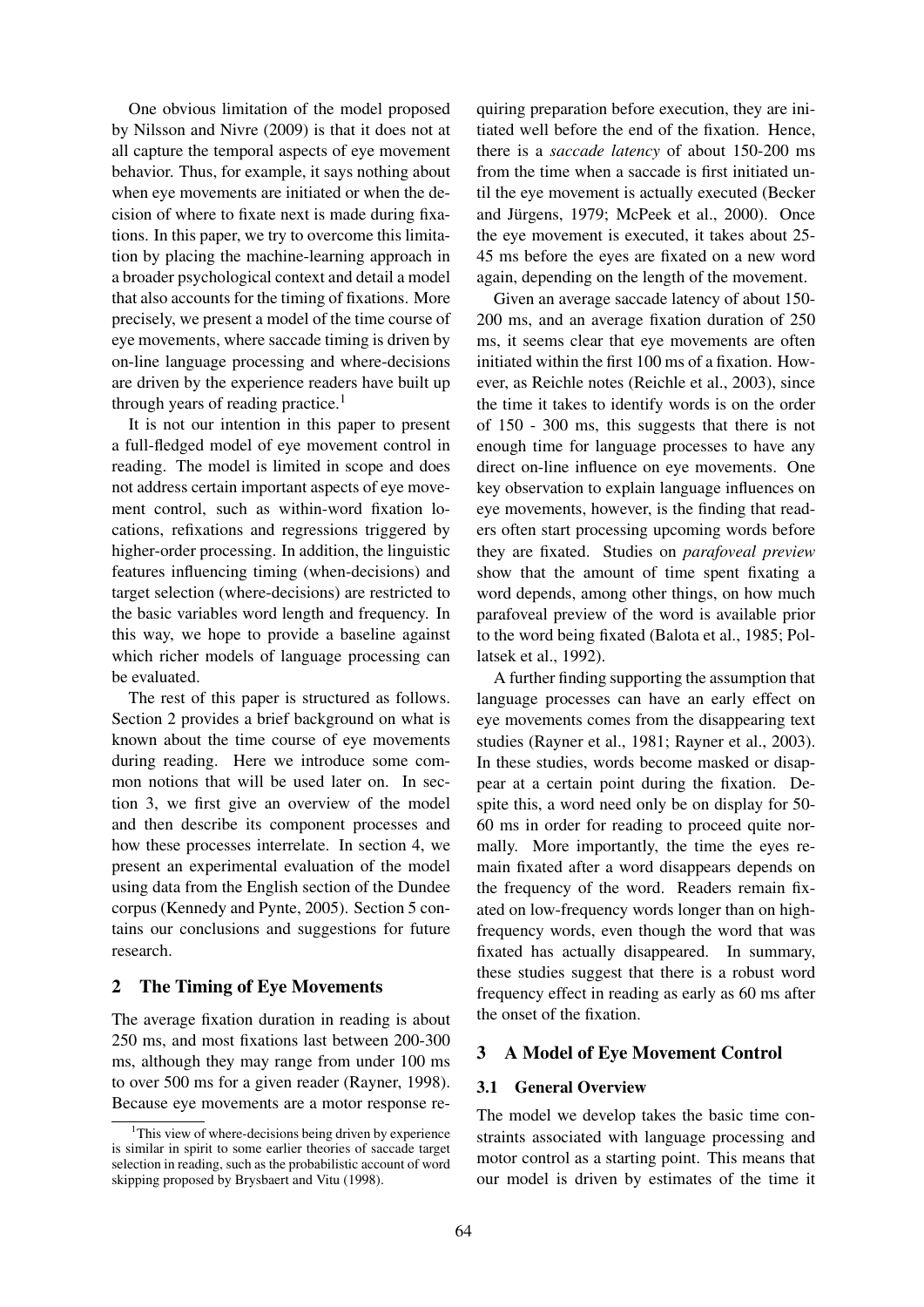takes to process words, plan an eye movement, execute a saccade etc. In line with cognitive control models of eye movements in reading, such as E-Z Reader, we assume that the cognitive processing of words is the "engine" that drives eye movements. That is, eye movements are initiated in response to on-line language processing. Unlike E-Z Reader, however, we do not presume a two-stage lexical process where the completion of a certain hypothesized first stage triggers an eye movement.<sup>2</sup> Instead, when the eyes move to a new word, an eye movement is initiated after some delay that is proportional to the amount of cognitive work left on the word. Furthermore, in contrast to E-Z Reader we assume that saccade initiation is decoupled from the decision of where to move the eyes. In E-Z Reader, the initiation of a saccade program is in effect a decision to start programming a saccade to the next word. Here, instead, the target for the next saccade can be any of the words in the forward perceptual span. Another related difference, with respect to previous cognitive control models, is that we assume that the decision of where to move the eyes is not directly influenced by on-line language processing. Instead, this decision is governed by an autonomous routine, having its own dynamics automated through years of reading experience. This experience is approximated using machine learning methods on authentic eye tracking data.

The model is defined in terms of four processes that we assume are operative during reading: lexical processing (*L*), saccade initiation delay (*D*), motor programming (*M*), and saccade execution (*S*). These processes are defined in terms of a set of parameters that determine their duration. Once an ongoing process ends, a subsequent process is initiated, for as long as reading continues. As is commonly assumed in most models of eye movement control, language-related processes and motor control processes can run in parallel. We will use the notation  $w_i$  to refer to the *i*th word in a text  $w_1, \ldots, w_n$  consisting of n words, and we will use subscripted symbols  $L_i$ ,  $D_i$ ,  $M_i$  and  $S_i$  to refer to the lexical processing, the saccade initiation delay, the motor programming, and the saccade execution associated with  $w_i$ .

In the following four subsections, we outline

these processes in detail and discuss the general assumptions underlying them. We then conclude this section by summarizing how the processes dynamically interact to produce eye movement behavior.

# 3.2 Lexical Processing

The time needed to process individual words in reading is certain to depend on numerous factors related to a person's prior reading experience, word-level properties such as length and frequency, and higher-order language processes such as syntactic and semantic processing. However, since our goal in this paper is to validate a simple model, with as few parameters as possible, we make the simplifying assumption that the processing time of a word can be approximated by its length (number of characters) and its frequency of occurrence in printed text. In particular, we assume that the mean time required for processing a word  $w_i$  is a linear function of its length and the natural logarithm of its frequency: $3$ 

$$
t(L_i) = b_0 + b_1 \operatorname{length}(w_i) - b_2 \ln(\operatorname{freq}(w_i))
$$
 (1)

In equation 1,  $b_0$  is the intercept representing the base time needed to process a word while  $b_1$  and  $b_2$  are the respective slopes for the effect of length and frequency on the base processing time. Again, we stress that equation 1 is by all accounts an oversimplification. Thus, for example, it does not take into account any higher-level top-down influence on processing time.

Still, we believe equation 1 provides a reasonable first approximation. A large part of the variance in measures of reading time can be accounted for by word frequency and word length. At any rate, our simple assumption with respect to processing time represents a methodological decision rather than a theoretical one. We want to keep the model as simple as possible at this stage, and later explore the effect of including variables related to higher-order processing.

Once the time interval  $t(L_i)$  has passed for a given word  $w_i$ , lexical processing begins on the next word. Thus, the completion of  $t(L_i)$  results in the initiation of  $L_{i+1}$ . Because the processing of the next word does not start until the processing of the current word is finished, lexical processing

 $2$ In E-Z Reader, the first stage of lexical processing is an early estimate of the word's familiarity that provides the signal to the eye movement system that lexical access is imminent and that a saccade should be planned.

<sup>&</sup>lt;sup>3</sup>We use the logarithm of word frequency because human response times, in lexical decision tasks for instance, are linearly related to the natural logarithm of word frequency (Balota and Chumbley, 1984).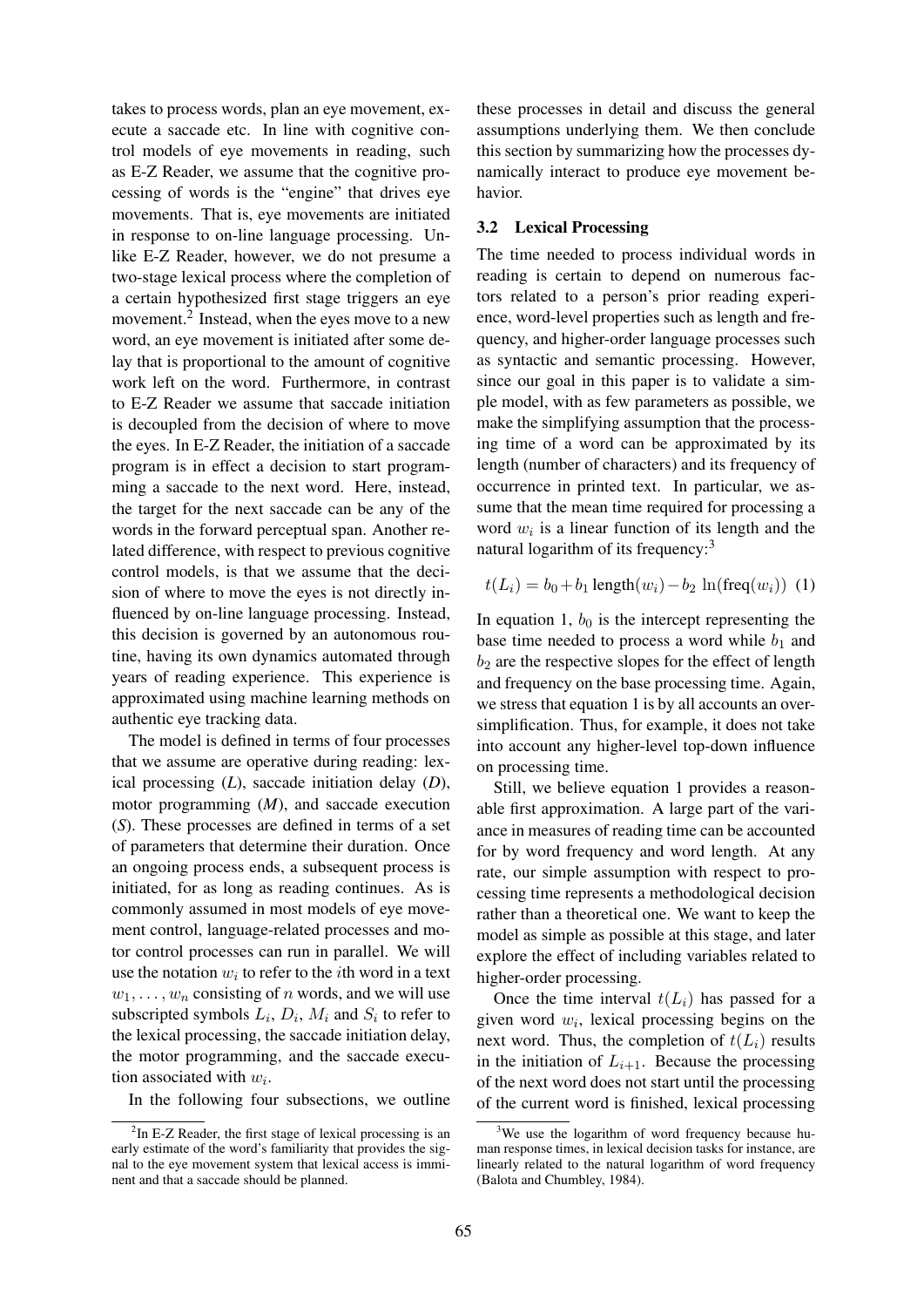proceeds serially and no more than one word is processed at any given time.

### 3.3 Saccade Initiation Delay

When the eyes move to a new word  $w_i$ , a motor program is initiated after some time. We assume that the time when a motor program is initiated depends on the processing difficulty of the fixated word  $w_i$ . In particular, the signal to initiate a saccade is deferred in proportion to how much processing remains on  $w_i$ , or put differently, in proportion to how much work remains to be done on that word. This general routine serves to prevent the control system from making over-hasty saccades to new words. The length of the saccade initiation delay  $t(D)$  is proportional to the remaining processing time of word  $w_i$  at fixation onset:

$$
t(D_i) = d\left(t(L_i) - t(E_i)\right) \tag{2}
$$

where  $d$  is a free parameter representing a proportion,  $t(L_i)$  is the lexical processing time for the fixated word, and  $t(E_i)$  denotes the interval of time that has elapsed since the initiation of  $t(L_i)$ . More difficult words are associated with longer processing times and thus cause later initiation of saccade programs and therefore also longer fixation durations. The free parameter  $d$  defines a proportion taking values in the range  $[0, 1]$ . The extremes of this range can be interpreted as follows. If  $d$  is set equal to 0, a new saccade program is initiated immediately upon a new fixation. If d instead is set equal to 1, the saccade program starts only after the fixated word has been fully processed. More generally, a change of the value of this parameter can be understood as a change of the amount of cognitive influence on fixation durations. The higher its value, the more cognitive work must be carried out before a new saccade program is started. Once the time interval  $t(D)$ has passed, the planning of a new eye movement starts, i.e., a motor program, M, is initiated.

# 3.4 Motor Programming

The time needed to plan and initiate an eye movement defines the saccade latency, or motor programming time  $t(M)$ . We assume that the duration of this period is given by the free parameter m:

$$
t(M_i) = m \tag{3}
$$

The following is worth noting. Some influential research suggests that motor programming is completed in two stages (Becker and Jürgens, 1979).

The first of these being a labile stage during which a planned saccade can be canceled, e.g., in favor of another saccade target. The second stage, closer in time to the execution of the saccade, is non-labile and once entered, a saccade underway can no longer be modified or canceled. This division between labile and non-labile stages of motor programming is sometimes implemented in computational models, for example in E-Z Reader and SWIFT. For now, however, our model does not operationalize the notion of saccade canceling and thus makes no useful distinction between labile and non-labile stages of motor programming. Our only assumption with respect to these different stages of motor programming is that their respective durations sum up to m.

An important function of motor programming in our model, however, is to select a target for the saccade. Before discussing how this is achieved we should point out that we make no claim as to how much time of motor programming is consumed by target selection. It is only presupposed that saccade target selection, in the normal course of events, is initiated as soon as there is a decision to make an eye movement (i.e., when motor programming starts), and that, whatever time remains of motor programming once a target is selected, this time is spent on preparation of the physical movement to the selected target. Once motor programming is finished, a saccade  $S$  is executed to the target.

Following Nilsson and Nivre (2009), we treat target selection as a classification task. In practical terms, this means that we train a classifier to predict the most likely eye movement following any fixation. An instance to be classified consists of a feature vector encoding feature information over the current fixated word and words in the immediate context. Given such feature representations and training data obtained from eyetracking recordings, essentially any standard machine learning algorithm can be applied to the classification task. The type of learning algorithm that performs best on this task is, however, unknown. Rather than speculate, we suggest that this is a question for further research.

The remaining assumptions we make are as follows. First, because there is a sharp drop-off in acuity of the human eye around the point of fixation, the number of words that can be discriminated in parafoveal vision on a given fixation is limited to a few. Therefore, it is reasonable to as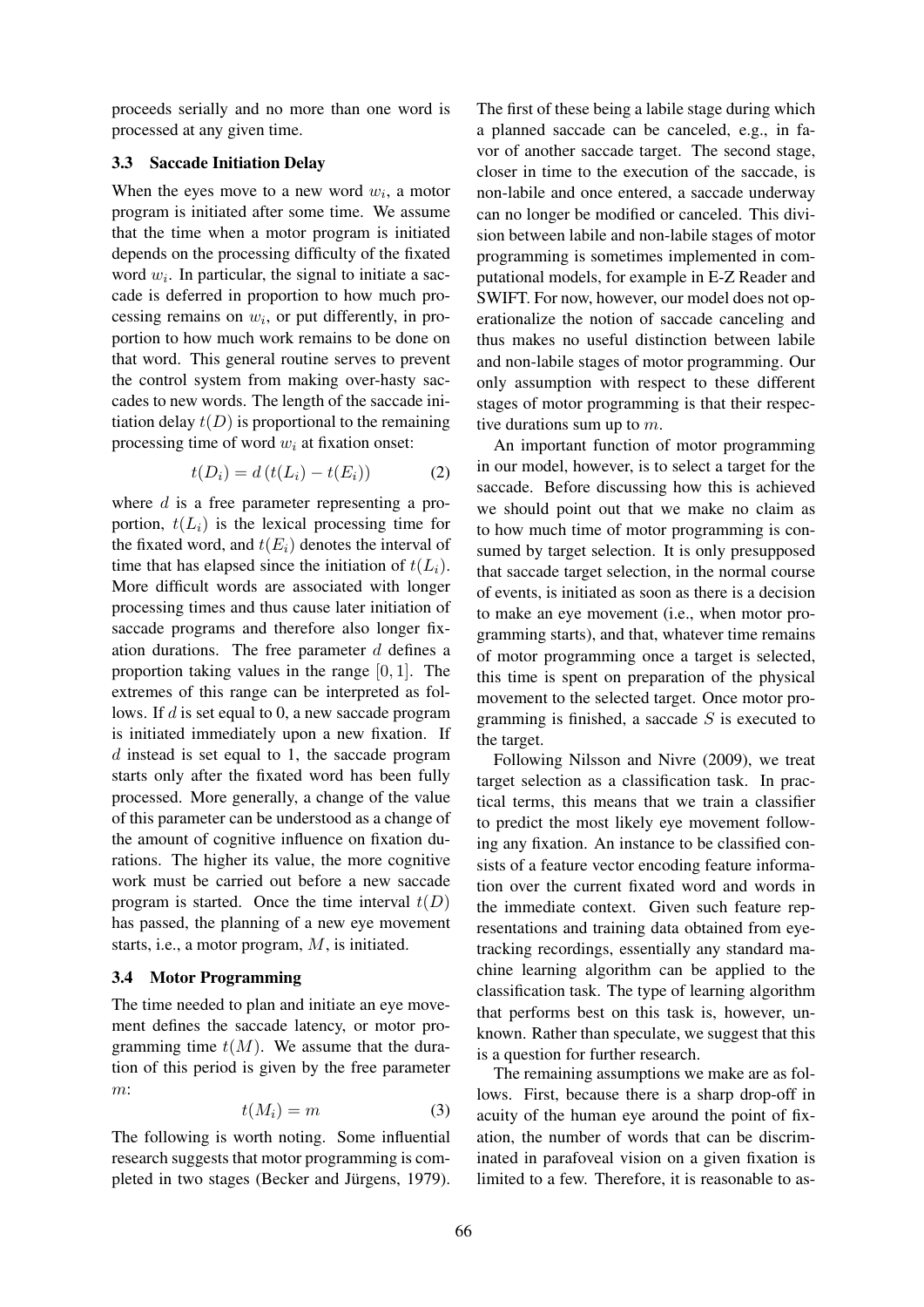sume that the potential targets for a saccade on any given fixation are limited to the words available within the range of effective vision.  $4$  This is supported empirically by the fact that the great majority of outgoing saccades tend to land in one of the three words that follow the current fixation. Moreover, we assume that for these potential targets, only rather coarse, visual information, such as a gross appreciation of their length, can be extracted on any given fixation. The reason for this is that target selection generally occurs relatively early on in a fixation, at a time when only lowlevel visual information can reasonably be gleaned from the parafovea.

Secondly, we reason that target selection reflects an autonomous process that has been automated, through years of practice, to *progress* through the text and select targets in the default reading direction. Hence, the possible targets for target selection, as construed here, is limited to the targets within the forward field of effective vision. As a consequence, words to the left of the current fixation are not fixated as a result of target selection.

Finally, we assume that target selection by default is a mechanical routine, insensitive to ongoing lexical processing. In the general case, then, the decision of where to move eyes is made independently of processing considerations. Motor programs in general, however, may sometimes override the default target selection mechanism and be initiated, not in order to *select* a new target, but to *correct* for situations where motor control and ongoing language processing are threatening to desynchronize. Such a corrective program may be initiated, for instance, if a saccade is executed to word<sub>i</sub> but lexical processing has not yet completed on word $_{i-1}$ , and so more lexical processing of word<sub>i−1</sub> is needed before moving on. In this case, a corrective motor program is initiated to word $_{i-1}$ , subsequently resulting in a regression to that word. In this way, corrective motor programs serve to synchronize the eyes with the current processing stream and for that reason they always target the word being processed. Moreover, because corrective saccade programs are launched with a fixed target, they do not trigger target selection during motor programming.

### 3.5 Saccade Execution

The time to execute a saccade  $t(S)$  is determined by the free parameter s:

$$
t(S_i) = s \tag{4}
$$

Once a saccade has been executed, the position of the eyes shifts to a new word and thus, in the normal course of events, a new motor program is initiated after  $t(D_i)$ . However, sometimes a saccade is made ahead of the current processing stream, because, as noted earlier, a word needs not be fully processed before a saccade is executed to another word. Likewise, a saccade may sometimes be executed to a word that has already been fully processed, because target selection is an autonomous process, not influenced by ongoing processing. In these situations, corrective saccade programs are initiated. Since corrective saccade programs serve only to rapidly coordinate the eyes and the current processing stream, we assume that they can be initiated immediately and hence that they are not subject to saccade initiation delay.

#### 3.6 Eye Movement Control

Having defined the respective component processes, we now consider how these processes are coordinated to model eye movement control. Lexical processing is always running in parallel with the processes controlling saccade initiation delay, motor programming and saccade execution, which are executed in sequence. A simulation of reading is started by initiating lexical processing of the first word  $(L_1)$ , and the saccade initiation delay for the first word  $(D_1)$  (i.e., the first word is fixated). Whenever one of the running processes terminates, new processes are initiated in the following way:

- If  $L_i$  terminates, initiate  $L_{i+1}$ .
- If  $D_i$  terminates, initiate  $M_i$  and select new fixation target  $w_i$ .
- If  $M_i$  terminates, initiate  $S_i$ .
- If  $S_i$  terminates and the ongoing lexical process is  $L_i$ :
	- If  $i = j$ , initiate  $D_i$ .
	- If  $i \neq j$ , initiate  $M_j$  and set fixation target to  $w_i$

The simulation terminates when all words have been lexically processed.

<sup>&</sup>lt;sup>4</sup>The effective visual field (the perceptual span) extends about four characters to the left and 15 characters to the right of the fixation for normal readers of left-to-right orthographies (Rayner, 1998).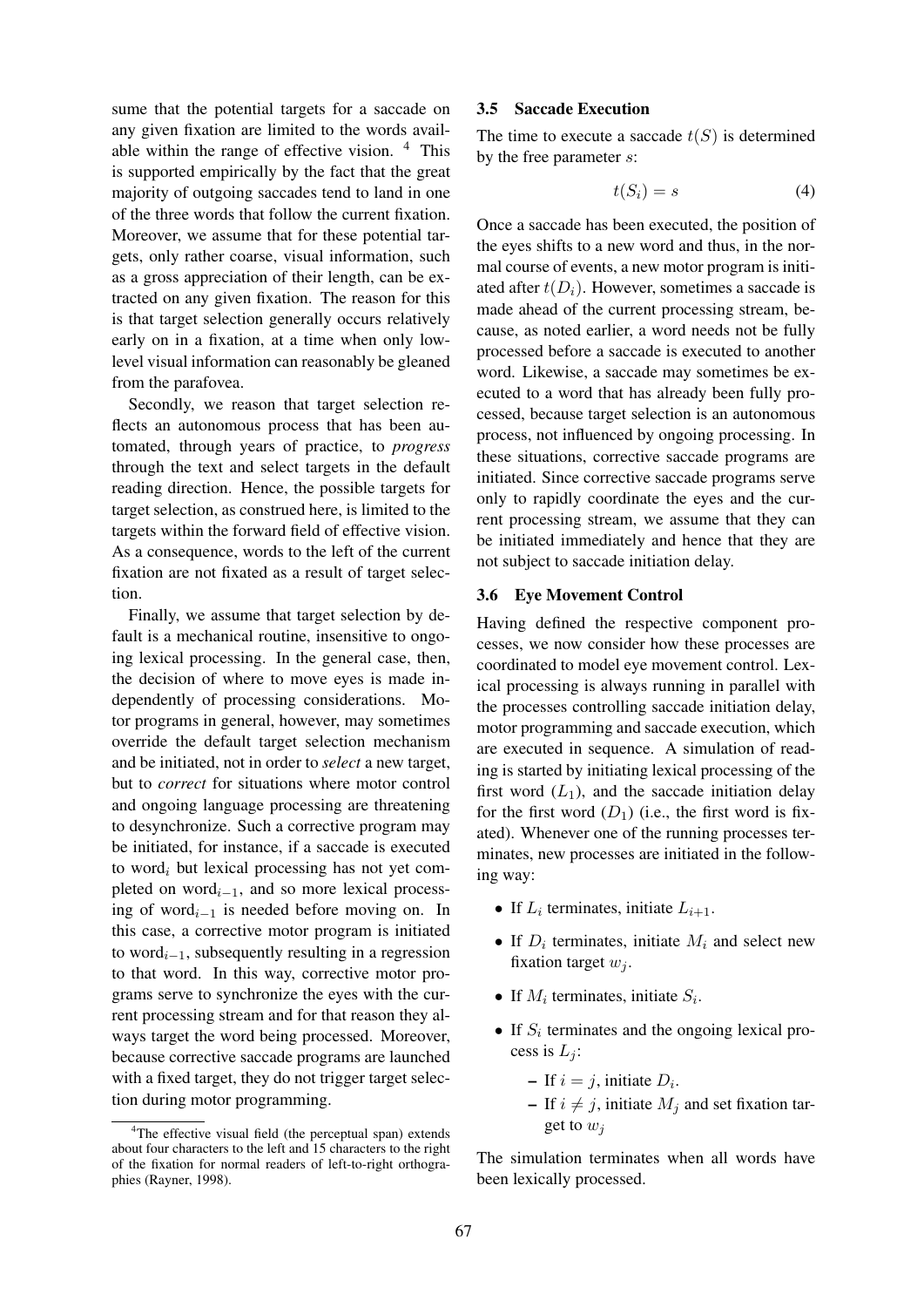# 4 Experimental Evaluation

# 4.1 Experimental Setup

In order to estimate the performance of the model described in the previous section, some experiments were performed using data from the English section of the Dundee corpus (Kennedy and Pynte, 2005).

In most evaluations of eye movement control models, the model parameters are fitted against one and the same corpus by searching the parameter space to find the set of parameter values that best simulates the observed data. This approach makes it somewhat hard to appreciate how well a given model generalizes to new, previously unseen data. A more stringent evaluation, which affords an assessment of the generalization error of model predictions, is to set the model parameters on some portion of the data and then test the model on another held-out portion. The results we report in this paper were obtained this way.

The Dundee corpus that was used in these experiments contains the eye tracking records of ten subjects reading editorials from The Independent, a UK broadsheet newspaper. The data consist of 20 texts that were read by all subjects, and close to 2400 sentences. We divided these texts into three sets: the first 16 for training (1911 sentences), 17-18 for model development and validation (237 sentences), and the last two texts, 19-20, for blind testing of the model (231 sentences). Model parameters were fitted using only the training and validation set, prior to evaluating the model on the held-out test set.

Next we discuss how training was performed, both in terms of the training of the classifier for target selection and in terms of the estimation of the model's process parameters on the training data. Before presenting the results, we also discuss some standard practice in benchmarking models of eye movement control.

#### 4.2 Training the Classifier

We used the transition-based model outlined by Nilsson and Nivre (2009) in combination with logistic regression for training the target selection classifier. The classifier was trained on a restricted number of features defined over words in the fixation context. The feature model we used for these experiments included information about the word length of the current fixation and upcoming words, as well as some historical information about recently made eye movements. The history of previous eye movements was represented in terms of the saccade distance (measured in number of words) that led up to recently made fixations (including the current fixation). In this way, the feature model contained information about, for instance, whether the saccade that led up to the current fixation skipped a word or two.

In contrast to Nilsson and Nivre (2009) we did not train one model for each individual subject in the corpus. Instead, we trained a single multiplesubject classifier on all ten readers in the training set. The performance of this classifier was assessed in terms of how well, on average, it predicted the observed saccade targets for any given reader on the development set. Moreover, in line with the assumption that target selection is restricted to a limited number of candidate words in the forward visual field, the classifier was trained to select one of the three words following any fixation as the target for a saccade. This cross-subject classifier achieved an average prediction accuracy of 72% on the development set.

# 4.3 Estimating Model Parameters

Because the model's process parameters can not be directly estimated from eye tracking data they need to be approximated in other ways. The values for the intercept and slope parameters for lexical processing time  $t(L_i)$  were obtained by fitting a linear regression of gaze duration on logarithmic word frequency and word length on the training data. The assumption that the gaze duration on a given word reflects the time required to process the word is necessarily an oversimplification but is sometimes used in eye movement modeling. A number of studies indicate that it is indeed a reasonable approximation (Engbert et al., 2002; Pollatsek et al., 2006).

The value for the parameter  $d$  in the equation for  $t(D_i)$  was selected based on a simple parameter search over the training data. The best fitting value was assessed by calculating the root mean square error between predicted and observed values for gaze durations for different values of  $d$  ranging from 0 to 1 in 0.1 increments, while keeping other parameter values unchanged. To keep things simple, the parameters that determine the mean duration of motor programming, m, and saccade execution, s, were fixed at 200 ms, and 25 ms, respectively. These values are in good agreement with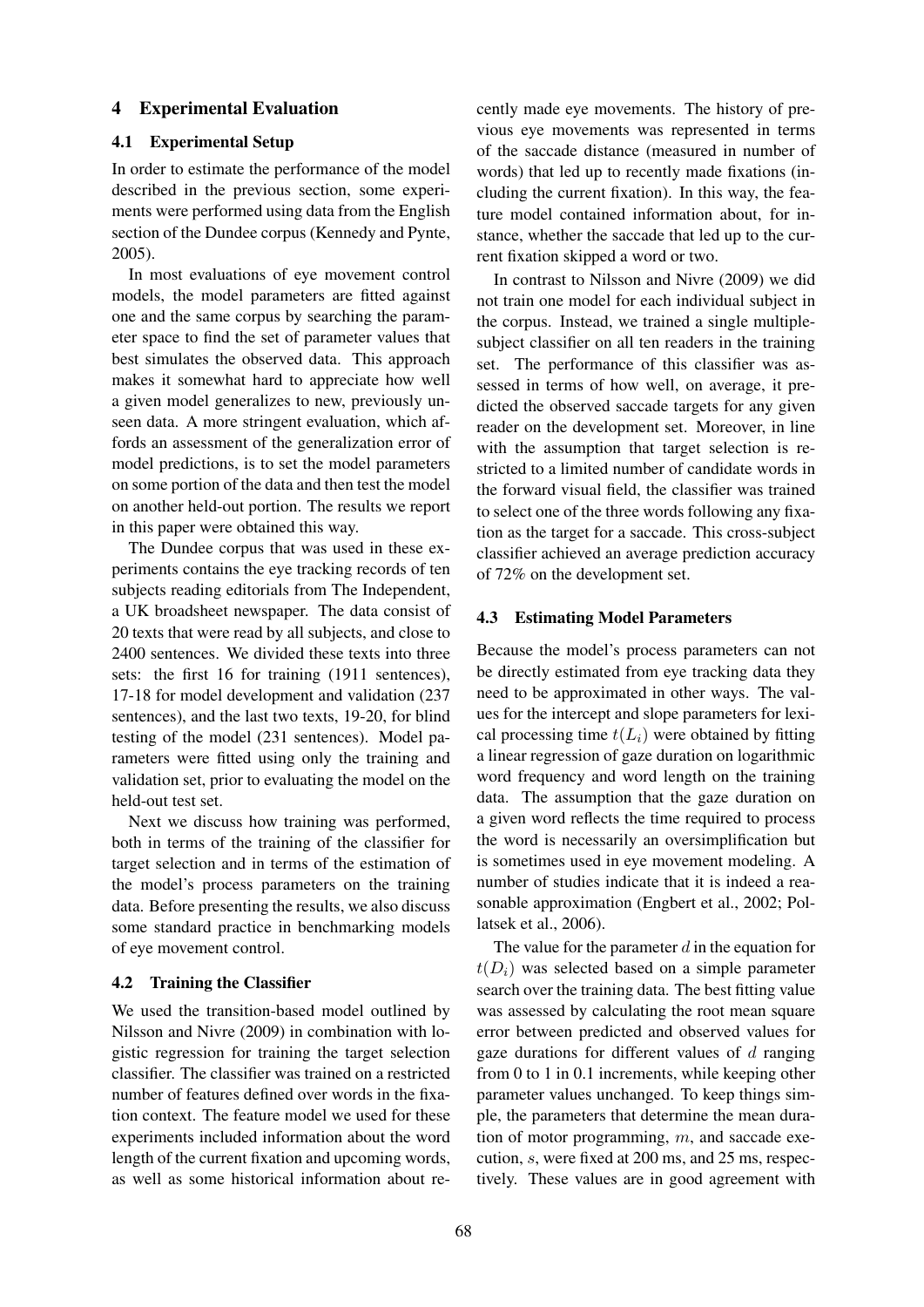|                | Parameter Interpretation                                                    | Value |
|----------------|-----------------------------------------------------------------------------|-------|
| b <sub>0</sub> | Intercept: base lexical processing time (ms)                                | 165.5 |
| b <sub>1</sub> | Slope: effect of length on lexical processing time (ms)                     | 13.5  |
| b <sub>2</sub> | Slope: effect of frequency on lexical processing time (ms)                  | 3.2   |
|                | Proportion of lexical processing time (determines saccade initiation delay) | 0.5   |
| m              | Mean motor programming time (ms)                                            | 200   |
| я              | Mean saccade execution time (ms)                                            | 25    |

Table 1: Model parameters, their interpretations and values, as estimated during training.

estimated values in experimental studies. Table 1 lists the model's six process parameters and their values, obtained prior to testing the model.

# 4.4 Benchmark Evaluation

Models of eye movement control in reading are typically benchmarked against a set of word-based dependent eye movement measures which are averaged across subjects. Two such measures are gaze duration and probability of skipping. Gaze duration is defined as the sum duration of all fixations on a word prior to any saccade leaving the word during first-pass reading. Probability of skipping is simply the mean probability (across subjects) that a given word is skipped (not fixated) during first-pass reading.

Because word frequency effects on eye movements during reading are robust and welldocumented, one common benchmark practice is to evaluate models with respect to their capability of reproducing word frequency effects on fixation times and fixation probabilities. Typically, averages of word-based measures are then broken down into word-frequency classes. This is a fairly simple way to see how well a given model can predict observed means for measures such as gaze duration and skipping probability for words of different frequency classes. The results we report are presented this way. We used frequency estimates based on word occurrences in the written part of the British National Corpus (BNC). Frequencies were normalized to occurrences per million words and then divided into five frequency classes, as suggested by Reichle et al. (1998).

In addition to the model we have outlined so far, we also present results for two alternative versions. These models differ from the one we have discussed only in positing a simpler function for lexical processing time. The alternative versions model lexical processing time only as a linear function of either word length or logarithmic word frequency. Hence, we fitted two separate simple linear regressions of gaze duration first on word length, and then on logarithmic word frequency. The regression coefficient and slope were estimated to 132.5 and 16 for the model based on word length, and 284 and -11 for the model based on frequency.

### 4.5 Results and Discussion

Table 2 shows the observed (empirical) and predicted (simulated) values of gaze durations and skipping probabilities for each of the five word frequency classes, both on the development set and on the held-out test set.  $M_1$  and  $M_2$  represent the versions of the model in which lexical processing time is a linear function of word length, and word frequency, respectively.  $M_3$  represents the version of the model where lexical processing time is a linear function of both variables.

The results show that all three models, on the development set as well as on the test set, are able to reproduce the most important aspect of the observed data, namely, that mean gaze durations decrease and mean skipping probabilities increase with increasing word frequency. Overall,  $M_3$  performs better than the two other models in predicting this relationship. The model based only on word length,  $M_1$ , performs worse than the other two models. This is mainly due to the poor performance of this model in simulating the proportions of skipped words in the upper frequency classes 4 and 5. In comparison to both  $M_2$  and  $M_3$ ,  $M_1$  seriously underestimates the observed skipping probability for words belonging to these frequency classes, on both development and test data.

With respect to gaze duration alone, the three models perform similarly, although  $M_3$  provides a somewhat better fit on both data sets. The models generally predict longer gaze durations than the observed means, except for the most low-frequent words. In particular, gaze durations for higherfrequency words (class 4 and 5) are prolonged compared to the means, giving an overall nar-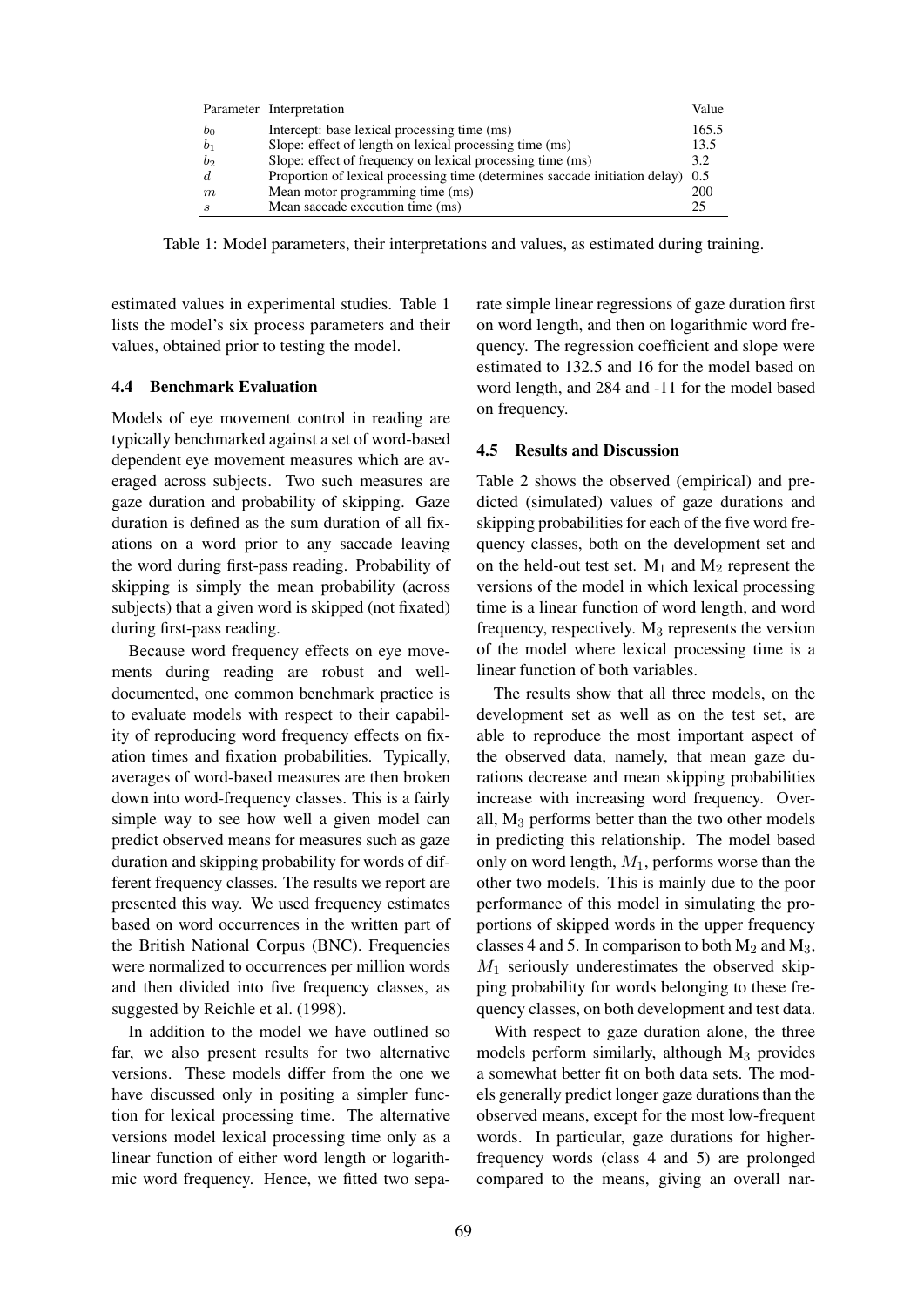|                                                                       | Gaze duration |  |             |  |      |     |             |  |             | Probability of skipping |  |                      |      |                                        |                  |                      |  |  |
|-----------------------------------------------------------------------|---------------|--|-------------|--|------|-----|-------------|--|-------------|-------------------------|--|----------------------|------|----------------------------------------|------------------|----------------------|--|--|
|                                                                       | Development   |  |             |  | Test |     |             |  | Development |                         |  |                      | Test |                                        |                  |                      |  |  |
| Frequency class Observed $M_1$ $M_2$ $M_3$ Observed $M_1$ $M_2$ $M_3$ |               |  |             |  |      |     |             |  |             | Observed $M_1$          |  |                      |      | $M_2$ $M_3$ Observed $M_1$ $M_2$ $M_3$ |                  |                      |  |  |
|                                                                       | 290           |  | 282 280 285 |  | 286  |     | 278 280 284 |  |             | 0.17                    |  | $0.15$ 0.18 0.13     |      | 0.16                                   | $0.14$ 0.19 0.14 |                      |  |  |
| 2                                                                     | 257           |  | 271 259 272 |  | 261  |     | 273 260 275 |  |             | 0.19                    |  | $0.18$ $0.20$ $0.16$ |      | 0.19                                   |                  | $0.15$ $0.22$ $0.17$ |  |  |
|                                                                       | 229           |  | 254 252 249 |  | 235  |     | 257 254 252 |  |             | 0.24                    |  | $0.19$ $0.24$ $0.20$ |      | 0.22                                   |                  | $0.19$ $0.25$ $0.20$ |  |  |
| 4                                                                     | 208           |  | 240 238 237 |  | 210  |     | 244 238 237 |  |             | 0.52                    |  | $0.23$ 0.36 0.43     |      | 0.53                                   |                  | $0.24$ $0.34$ $0.40$ |  |  |
|                                                                       | 198           |  | 238 236 228 |  | 195  | 239 | 237 230     |  |             | 0.65                    |  | 0.34 0.51 0.54       |      | 0.67                                   |                  | 0.32 0.52 0.51       |  |  |

Table 2: Observed and predicted values of Gaze Durations (ms) and Skipping Probabilities on development and test set for five frequency classes of words. M<sub>1</sub>:  $t(L_i) = b_0 + b_1$ length $(w_i)$ , Root mean square error on development set  $= 0.48$ , Root mean square error on test set  $= 0.52$ ; M<sub>2</sub>:  $t(L_i) = b_0 - b_1 \ln(\text{freq}(w_i))$ , Root mean square error on development set = 0.33, Root mean square error on test set = 0.35; M<sub>3</sub>:  $t(L_i) = b_0 + b_1$ length $(w_i) - b_2 \ln(\text{freq}(w_i))$ , Root mean square error on development set  $= 0.21$ , Root mean square error on test set  $= 0.26$ ; Frequency range: 1:1-10, 2:11-100, 3:101-1000, 4:1001-10000, 5: 10001+

rower range of mean values for the five frequency classes.

The overall performance of each model,  $M_1$ ,  $M_2$  and  $M_3$  was estimated by calculating the root mean square error (RMSE) between the mean observed and predicted gaze durations and probabilities of skipping. The errors were normalized as described in Reichle et al. (1998). In comparing the results for both development and test data, the best overall fit is provided by  $M_3$  on the development set, giving an RMSE of 0.21 (smaller values indicate better fit). The fit for the same model drops to 0.26 when evaluated on the held-out test data.

To provide some basis for comparison, the earliest version of E-Z Reader (Reichle et al., 1998) which was fitted to the same dependent measures, had an RMSE of 0.145. It is important to point out, however, that this result was based on fitting the model parameters to a single sentence corpus of 48 sentences designed for experimental purposes. This corpus contained relatively short (8- 14 words) isolated sentences without any connecting discourse. More generally, as noted by Reichle et al. (2009), RMSD values lower than 0.5 provide fits that are reasonably close to the observed means. By this standard, the model  $M_3$  performs rather well in simulating the observed data. Moreover, this version of the model provides the most realistic estimates of the time it takes to identify words. Thus, for example, the mean time to identify the most frequent word in English, "the" (frequency class 5), is estimated to be 171 ms, whereas the mean time to identify the word "repopulate", which is a low-frequency (frequency

class 1) ten-letter word is estimated to be 301 ms. These estimates are in good agreement with experimental estimates, which show that word identification latencies range between 150 and 300 ms (Rayner and Pollatsek, 1989).

# 5 Conclusion

In this paper we built on previous work using machine learning methods to model saccade behavior in reading and we extended this work by presenting a data-driven model of eye movement control that provides detailed predictions for both *when* and *where* the eyes move during reading. The most important principles of this model are *(i)* the initiation of eye movements is delayed as a function of on-line processing difficulty, and *(ii)* the decision of where to move the eyes is driven by an autonomous routine that has become automated through years of practice in reading. The model was trained on eye movements made over a large corpus of natural text. In benchmarking the model against held-out data we showed that it is able to reproduce frequency effects on both gaze duration and skipping probability with good accuracy  $(RMSE = 0.26)$ .

Looking ahead, we plan to extend the model to account for more empirical data on eye movement behavior in reading. One important step to meet this goal is to develop a more informed model of language processing. Current models of eye movement control in reading generally assume that influences from syntactic and higherorder processing occur too late in the processing stream to directly influence eye movements. This is, however, seemingly at odds with recent